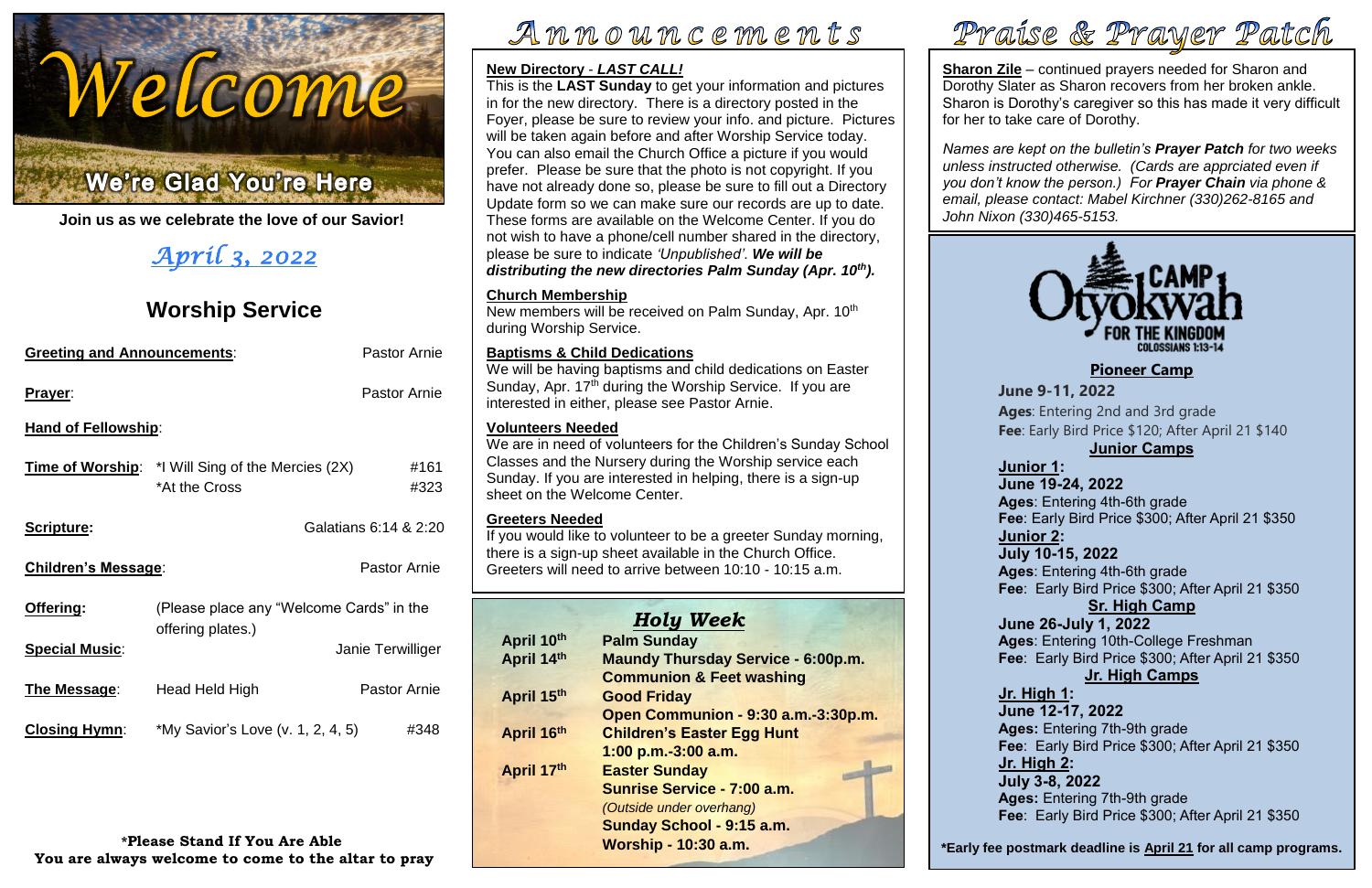# *Scripture*

#### **Galatians 6:14 NIV**

**<sup>14</sup>** May I never boast except in the cross of our Lord Jesus Christ, through which the world has been crucified to me, and I to the world.

#### **Galatians 2:20 NIV**

**<sup>20</sup>** I have been crucified with Christ and I no longer live, but Christ lives in me. The life I now live in the body, I live by faith in the Son of God, who loved me and gave himself for me.

# *Sermon Notes*

**\_\_\_\_\_\_\_\_\_\_\_\_\_\_.**

- **I. Hold your head high and look at the**
- **II. Hold your head high and Look upon the**

*Offering Last Sunday*  **\$2,948.00 First Church** 

**\_\_\_\_\_\_\_\_\_\_\_\_\_\_.**

## **III. Hold your head high and look to**

**\_\_\_\_\_\_\_\_\_\_\_\_\_\_.**

|                                                                                     |   |     |      |                                                                  |   |   |   |                                                           |                                   |         | Spring |              |   |     |    | △<br>₽ | ◁ |
|-------------------------------------------------------------------------------------|---|-----|------|------------------------------------------------------------------|---|---|---|-----------------------------------------------------------|-----------------------------------|---------|--------|--------------|---|-----|----|--------|---|
| N                                                                                   |   | GV. | S    | Ι.                                                               | С | т | J | E                                                         | D                                 | F       | P      | Z            | Ο | R   | Ι. | в      |   |
| Е                                                                                   | т | O   | ı    | Р                                                                | н | R | А | S                                                         | в                                 | ı       | J      | Е            | D | м   | v  | G      |   |
| L                                                                                   | z | R   | м    | т                                                                | А | O | C | N                                                         | ı                                 | А       | R      | G            | т | Y   | O  | N      |   |
| ı                                                                                   | P | F   | J    | S                                                                | N | Y | ĸ | F                                                         | w                                 | н       | S      | L            | А | ı   | F  | ı      |   |
| А                                                                                   | Y | в   | Е    | G                                                                | м | D | E | Р                                                         | т                                 | E       | O      | E            | w | С   | ĸ  | R      |   |
| D                                                                                   | S | O   | ĸ    | R                                                                | E | N | т | Y                                                         | L                                 | w       | н      | $\mathbf{J}$ | в | U   | ı  | Р      |   |
| м                                                                                   | U | P   | н    | т                                                                | в | ı | L | D                                                         | Е                                 | Ν       | О      | C            | Ζ | А   | F  | S      |   |
| ĸ                                                                                   | N | т   | С    | D                                                                | А | w | D | G                                                         | P                                 | L       | D      | в            | G | P   | Ι. | м      |   |
| F                                                                                   | S | F   | ı    | R                                                                | Ζ | U | N | O                                                         | S                                 | А       | Е      | S            | N | U   | в  | L      |   |
| w                                                                                   | н | Z   | N    | А                                                                | P | R | S | м                                                         | Y                                 | т       | L      | F            | м | L   | w  | S      |   |
| P                                                                                   | ı | F   | C    | L                                                                | E | А | N | ı                                                         | N                                 | G       | E      | в            | н | κ   | А  | v      |   |
| т                                                                                   | N | U   | L    | в                                                                | м | v | R | Ζ                                                         | О                                 | F       | R      | С            | A | w   | н  | R      |   |
| м                                                                                   | E | D   | Р    | н                                                                | С | R | A | м                                                         | в                                 | E       | Κ      | L            | N | S   | т  | G      |   |
| х                                                                                   | L | F   | J    | Y                                                                | А | S | N | G                                                         | L                                 | S       | н      | Ο            | w | Е   | R  | S      |   |
| н                                                                                   | в | R   | F    | А                                                                | ĸ | O | P | L                                                         | ν                                 | С       | z      | U            | F | Y   | D  | ĸ      |   |
| C                                                                                   | F | т   | х    | м                                                                | U | В | A | S                                                         | ı                                 | L       | w      | D            | н | G   | N  | Е      |   |
| w                                                                                   | ı | н   | P    | E                                                                | D | L | J |                                                           |                                   | R Y Q B |        | S            |   | A O | x  | R      |   |
| APRIL<br><b>BREEZE</b><br><b>JACKET</b><br>MAY<br><b>RAINBOW</b><br>SHOWERS<br>THAW |   |     | KITE | BASEBALL<br>CLEANING<br>PICNIC<br>RAINCOAT<br>SPRING<br>UMBRELLA |   |   |   | <b>BREAK</b><br>CLOUDS<br>MARCH<br><b>SEASON</b><br>WINDY | <b>PUDDLES</b><br><b>SUNSHINE</b> |         |        |              |   |     |    |        |   |

# *Week at a Glance*

Web: [www.woosterfirst.cggc.org](http://www.woosterfirst.cggc.org/) E-mail: info@woosterfirst.cggc.org Phone: (330) 262-3691 Facebook: First Church of God



| <b>TODAY:</b> | 8:00a.m.<br>$9:15$ a.m.<br>$9:45$ a.m.<br>10:30 a.m. | <b>Bible Study</b><br><b>Sunday School</b><br>Fellowship<br>Worship                 |
|---------------|------------------------------------------------------|-------------------------------------------------------------------------------------|
| TUES 5th:     | 4:30 p.m.<br>6:30 p.m.<br>$6:45$ p.m.<br>7:30 p.m.   | <b>TOPS</b><br><b>Elder's Meeting</b><br>Deacon's Meeting<br><b>Council Meeting</b> |
| WED $6th$ :   | $9:15$ a.m.                                          | Women's Bible Study                                                                 |
| THUR $7th$ :  | 8:30a.m.<br>10:30 a.m.                               | Line Dancing Class<br>Al-Anon                                                       |

### *Attendance Last Sunday*

**116**

# *Ministerial Staff*

**Senior Pastor: Arnie Kaufman** Home Phone: (330) 264-6388 E-mail: [pastor@woosterfirst.cggc.org](mailto:pastor@woosterfirst.cggc.org) Office Hours: 9:00 a.m. – 1:00 p.m., Monday - Friday

#### **Secretary: Amanda McVay-White**

Church Phone: (330) 262-3691 E-Mail: info@woosterfirst.cggc.org Office Hours: 7:30 a.m. – 12:30 p.m., Monday - Thursday **Contact Us At …** 1953 Akron Road Wooster, OH 44691

#### Service Cancellation

- Will be announced over the WQKT radio station
- Outgoing answering machine message to inform of cancellation
- Announcement on the Church's Web Page
- Announcement on the Church's Facebook Page

# Head<br>Held High

April 3, 2022

YouTube QR Code